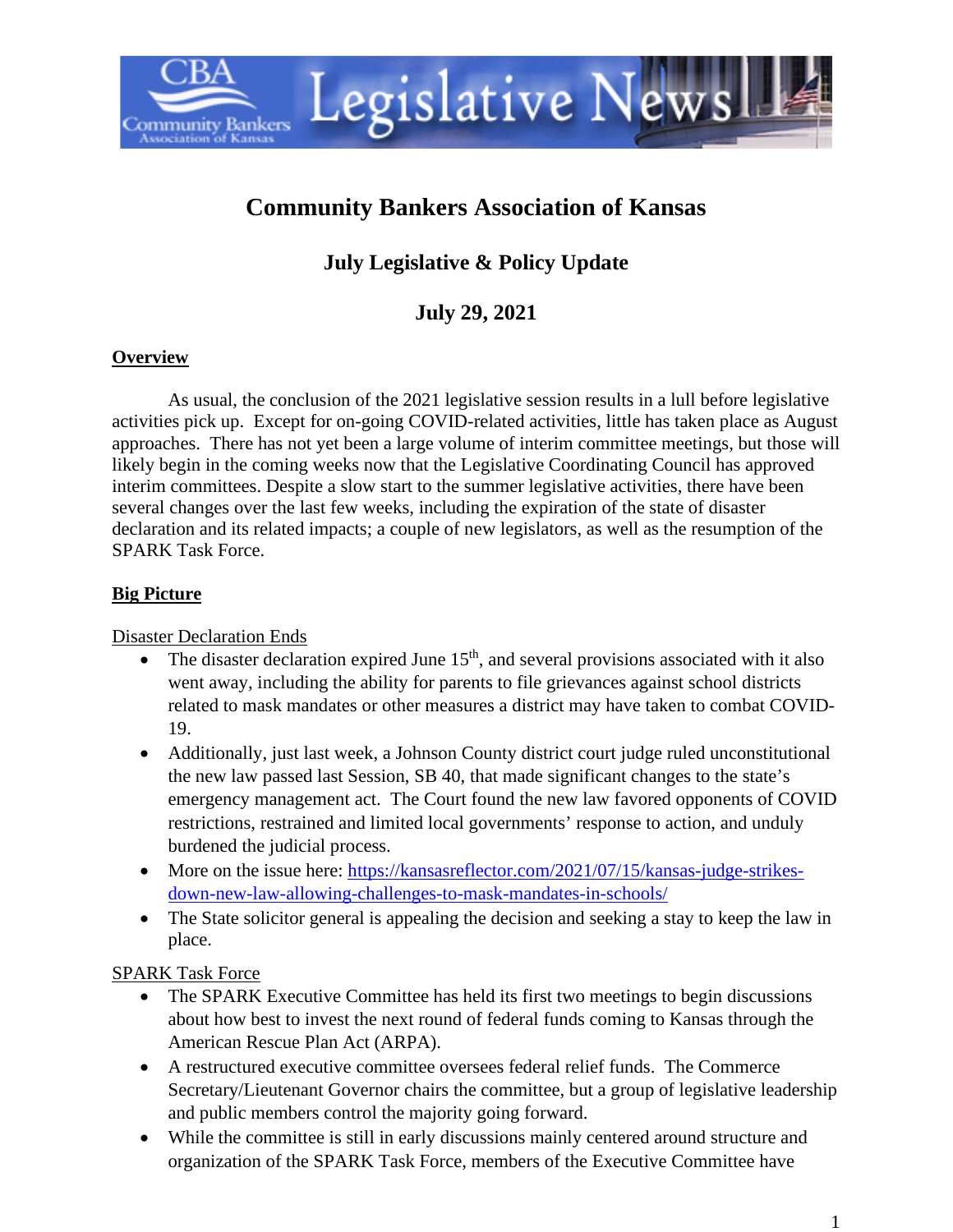generally agreed to focus on six key topic areas to focus the state's roughly \$1.1 billion in federal discretionary funds: essential needs, economic revitalization, behavioral health, early child development, connectivity, and government operations.

• The latest SPARK meetings and presentations can be found here: <https://covid.ks.gov/spark-materials/>

## KLRD 2021 Legislation Summary

- The Kansas Legislative Research Department (KLRD) has released both its 2021 Summary of Legislation as well as a Legislative Highlights document.
- If you have followed any specific legislation, we've reported on during 2021or any other bills that have become law, these reports are a great resource.
- Summary: [http://www.kslegresearch.org/KLRD](http://www.kslegresearch.org/KLRD-web/Publications/SummaryofLegislation/2021_summary_of_legislation.pdf)[web/Publications/SummaryofLegislation/2021\\_summary\\_of\\_legislation.pdf](http://www.kslegresearch.org/KLRD-web/Publications/SummaryofLegislation/2021_summary_of_legislation.pdf)
- Highlights: [http://www.kslegresearch.org/KLRD](http://www.kslegresearch.org/KLRD-web/Publications/LegislativeHighlights/2021-legislative-highlights.pdf)[web/Publications/LegislativeHighlights/2021-legislative-highlights.pdf](http://www.kslegresearch.org/KLRD-web/Publications/LegislativeHighlights/2021-legislative-highlights.pdf)

## Snapshot of State Revenues

- Kansas closed out Fiscal Year 2021 with a total of \$8.9 billion in tax collections, well over previous estimates. The AP reports this is the state's "healthiest cash reserves in more than 40 years."
- For all of us concerned about state revenue available for the coming fiscal years, increased revenue is good news. The State's ending balance at the end of the last fiscal year tops \$1.9 billion, over 20 percent of total revenue and that includes the income tax reduction bill passed during the 2021 session.
- More information and SGF profile can be found here: [https://governor.kansas.gov/kansas-total-revenue-receipts-outperform-estimates-by-157-](https://governor.kansas.gov/kansas-total-revenue-receipts-outperform-estimates-by-157-4-million-for-june/) [4-million-for-june/](https://governor.kansas.gov/kansas-total-revenue-receipts-outperform-estimates-by-157-4-million-for-june/)

## Key Interim Committees

- As we noted above, there are several significant interim committees to follow during the summer and fall, and most will make legislative and policy recommendations to the 2022 legislature.
- Among the interims to watch are:
	- o Redistricting.
	- o Taxation.
	- o Child Welfare System Oversight.
	- o Liquor Law Modernization.

## New Lawmakers Announced

- Chuck Schmidt (D) will replace outgoing Representative Elizabeth Bishop (D) in House District 88 in Wichita. Schmidt comes to the Statehouse with a background in public education, having served as a teacher and school administrator.
- Daniel Osman (D) will replace outgoing Representative Jennifer Day (D) in House District 48 in Overland Park. Osman is an attorney and is President of Osman Consultants LLC.
- It has not yet been announced who will succeed Representative Brett Parker (D-Overland Park) in House District 29. Parker is resigning after serving in the Legislature since 2017.